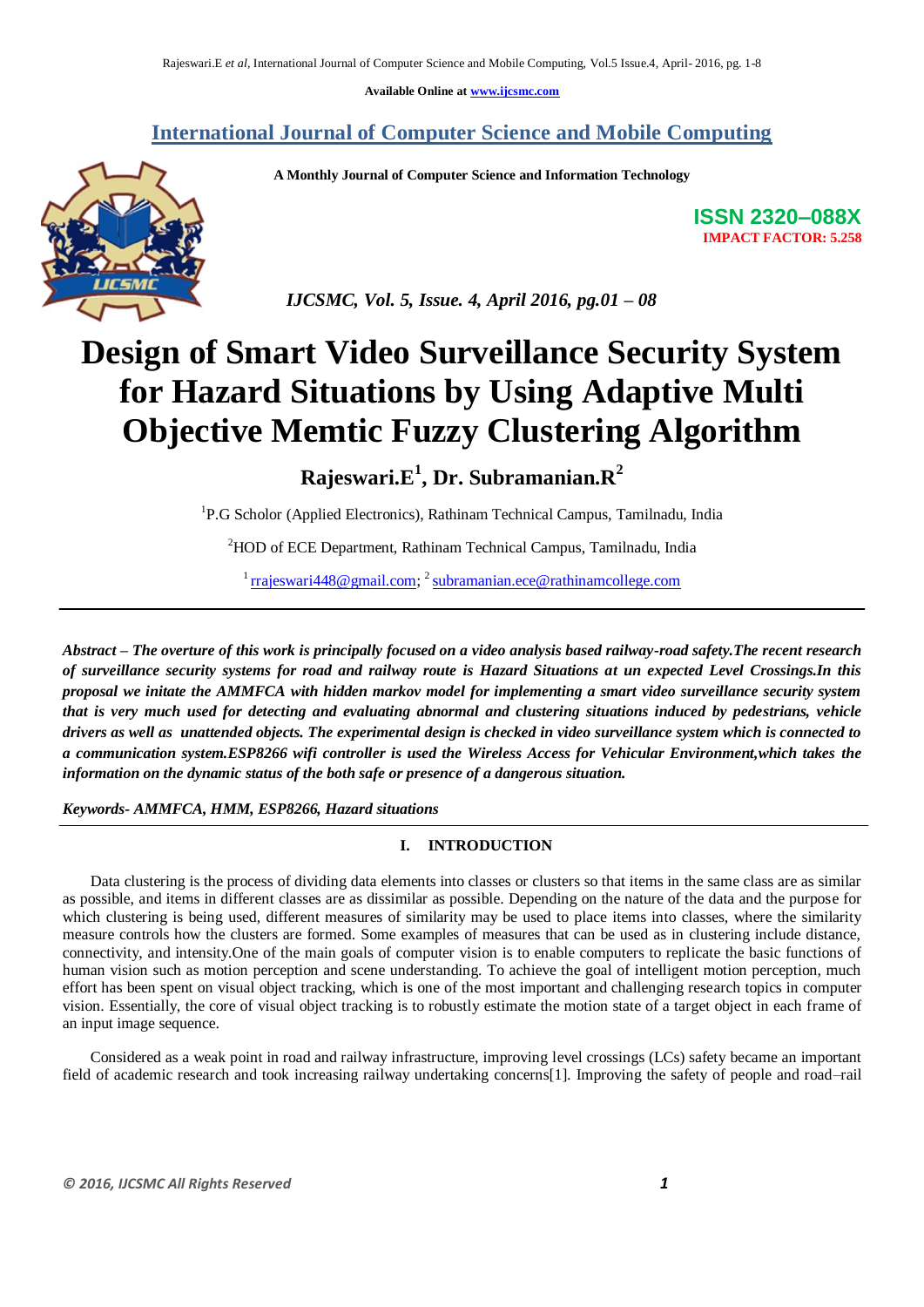facilities is an essential key element to ensuring good operation of the road and railway transport. Statistically, nearly 44% of LC users have a negative perception of the environment, which consequently increases the risk of accidents[2].

In india for example, several dramatic accidents have occurred in recent years, involving buses with children onboard. Always, in France, when an accident occurs, the transport operator waits for a road user noticing the accident to use a very old telephone installed at the LC premises to warn the traffic center that something bad is happening at the LC.Then, the operator at the traffic center calls all the approaching trains to tell them to stop immediately without any additional information on what is going on. In the meantime, at the LC level, the situation is becoming worse, because of the wounded users and/or the blocked traffic. This is a "blind" way of managing LC incidents.the below figure 1 shows the real video analysis system with communications module which is refer from[1]. However, we know from the accident statistics that the behavior of pedestrians, road vehicle drivers, and railway operators cannot be estimated beforehand. According to Griffioen , human errors cause 99% of accidents at the LCs, 93% of which are caused by road users. It is important also to note the high cost related to each accident, which is approximately 100 million Euros per year in the EU for all LC accidents. For this purpose, road and railway safety professionals from several countries have been focused on providing an LC that is as safe as possible. Actions are planned to exchange information and provide experiments for improving the management of LC safety and performance[3],[4].



Fig. 1 General architecure of video surveiallance system

In this we propose a method to improve safety at Level crossings. Here we use kalman filter to predict the persons in the level crossings. By using Gaussian mixture model the person is predicted in the entire process. In the proposed method foreground subtraction is used to identify the persons moving in the level crossings. And the moving persons are tracked in the process.

#### **II. RELATED WORKS**

In moving object detection various background subtraction techniques available in the literature were simulated. Background subtraction involves the absolute difference between the current image and the reference updated background over a period of time. A good background subtraction should be able to overcome the problem of varying illumination condition, background clutter, shadows, camouflage, bootstrapping and at the same time motion segmentation of foreground object should be done at the real time. It's hard to get all these problems solved in one background subtraction technique. So the idea was to simulate and evaluate their performance on various video data taken in complex situations.

Object tracking is a very challenging task in the presence of variability Illumination condition, background motion, complex object shape, partial and full object occlusions. Here in this thesis, modification is done to overcome the problem of illumination variation and background clutter such as fake motion due to the leaves of the trees, water flowing, or flag waving in the wind. Sometimes object tracking involves tracking of a single interested object and that is done using normalized correlation coefficient and updating the template. On developing a framework to detect moving objects and generate reliable tracks from surveillance video. After setting up a basic system that can serve as a platform for further automatic tracking research, the question of variation in distances between the camera and the objects in different parts of the scene (object depth) in surveillance videos are takled.

A feedback-based solution to automatically learn the distance variation in static-camera video scenes is implemented based on object motion in different parts of the scene. It gives more focus towards the investigation of detection and tracking of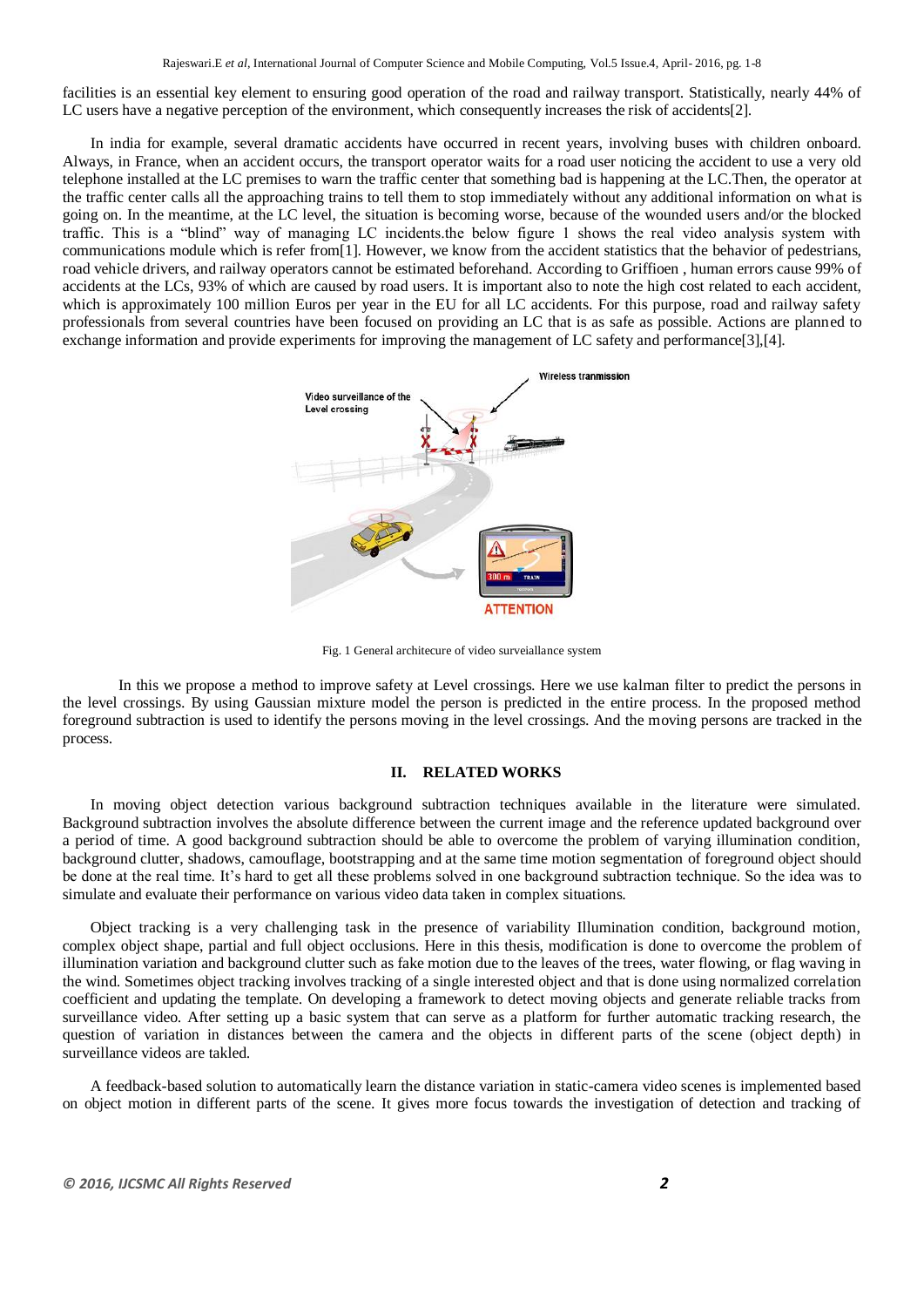objects in video surveillance. The surveillance system is the process of monitoring the behavior, activities or other changing information, usually people for the purpose of influencing, managing, directing, and protecting. Most of the surveillance system includes static camera and fixed background which vies a clue for the object detection in videos by background subtraction technique. In surveillance system three main important steps these are object detection, object tracking and recognition. Some challenges in video processing Video analysis, video segmentation, video compression, video indexing. In case of video analysis there are three key steps: detection of interesting moving object, tracking of such objects from frame to frame and analysis of objects tracks to recognize their behavior. Next it comes video segmentation it means separation of objects from the background.

It also consists of three important steps: object detection, object tracking and object recognition. In this work it is given more focus towards the investigation video analysis and video segmentation section. A typical automated single camera surveillance system usually consists of three main parts, which can be listed as moving object detection, object tracking and event recognition. In my problem it is to solve an automatic moving target detection and tracking details. The process of automatic tracking of objects begins with the identification of moving objects.

An improved background subtraction method in conjunction with a novel yet simple background model to achieve very good segmentation is used. Once the moving pixels are identified, it is necessary to cluster these pixels into regions, which is referred as blobs, so that pixels belonging to a single object are grouped together. Single moving objects are often incorrectly separated into two or more sub regions because of lack of connectivity between pixels, which usually occurs due to occlusion from other objects.In general, a typical visual object tracking system is composed of four modules: object initialization, appearance modeling, motion estimation, and object localization.

— Object initialization. This may be manual or automatic. Manual initialization is performed by users to annotate object locations with bounding boxes or ellipses. In contrast, automatic initialization is usually achieved by object detectors (e.g., face or human detectors).

— Appearance modeling. This generally consists of two components: visual representation and statistical modeling. Visual representation focuses on how to construct robust object descriptors using different types of visual features. Statistical modeling concentrates on how to build effective mathematical models for object identification using statistical learning techniques.

— Motion estimation. This is formulated as a dynamic state estimation problem:  $xt = f(xt-1, vt-1)$  and  $zt = h(xt, wt)$ , where xt is the current state, f is the state evolution function, vt−1 is the evolution process noise, zt is the current observation, h denotes the measurement function, and wt is the measurement noise. The task of motion estimation is usually completed by utilizing predictors such as linear regression techniques.

— Object localization. This is performed by a greedy search or maximum a posterior estimation based on motion estimation



## **III. FUNCTIONAL FORMULATION**

Fig. 2 Highway road CCTV system snap from Coimbatore ,Tamilnadu,India.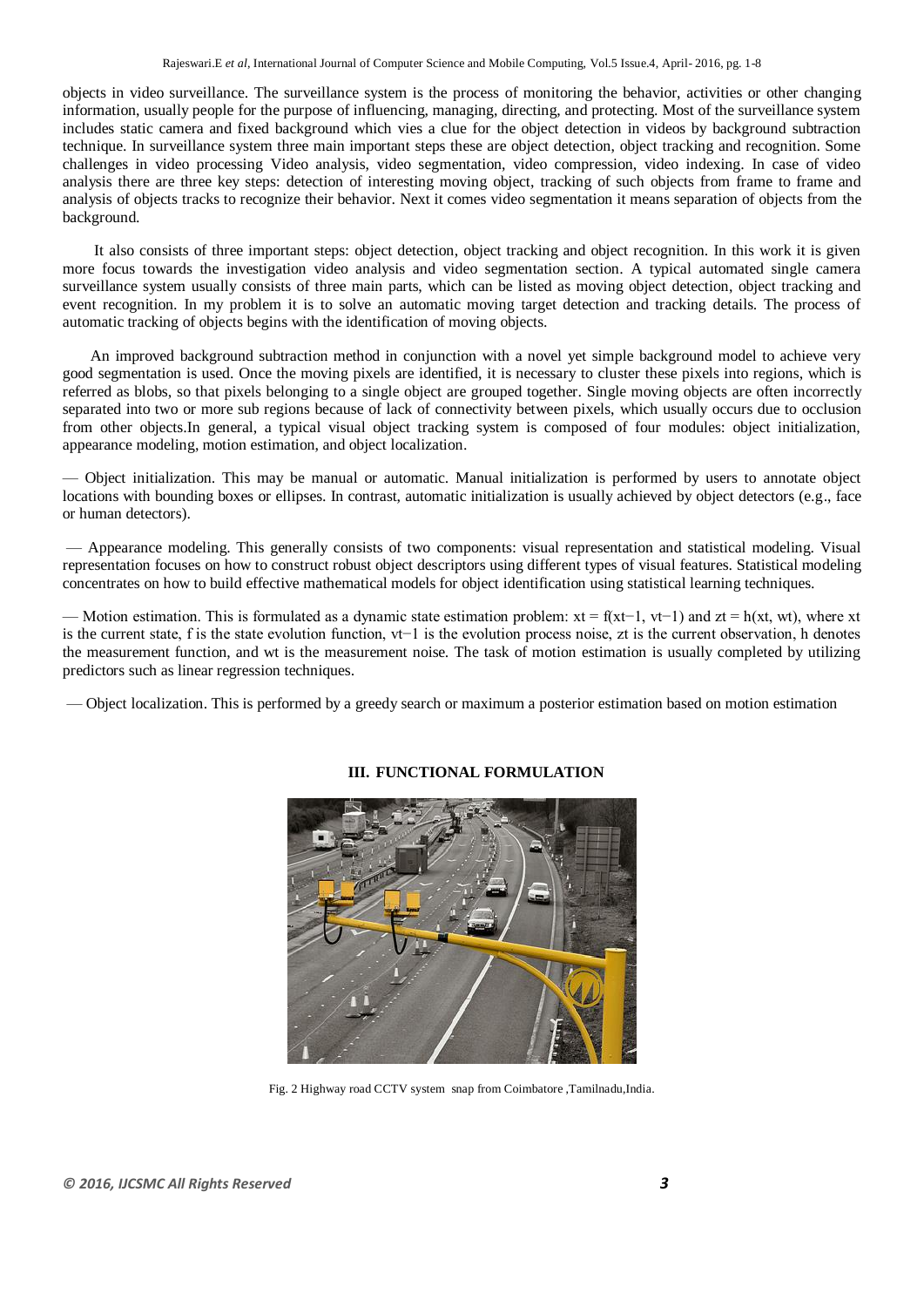The figure 2 snap is taken from smart city area of coimbatore,tamilnadu,india.Indian Telecom, the national telecommunication services provider successfully connected the country's first and largest Closed Circuit Television (CCTV) surveillance system through its advanced fibre optic-based Metro Ethernet Network (MEN) infrastructure to improve road safety and national security by providing facilities to authorities of smart city Department to carry out real-time video monitoring, control cameras remotely, record, store and playback .By using this referal we have to start our real time Smart video surveillance security system for Hazard Situations by using adaptive multiobjective memtic fuzzy clustering algorithm.



Fig. 3 Multi object seperation

 The figure 3 Shows the multi object seperation from the markov hidden model. These approaches examine for the object model in the existing frame. Shape matching performance is similar to the template based tracking in kernel approach. Another approach to Shape matching is to find matching silhouettes detected in two successive frames. Silhouette matching, can be considered similar to point matching. Detection based on Silhouette is carried out by background subtraction. Models object are in the form of density functions, silhouette boundary, object edges. Capable of dealing with single object and Occlusion handling will be performed in with Hough transform techniques.



Fig .4 Snapsis of danger evalution

The figure 4 indimate the danger evalutions structure ,.it is refered from Road Safety System for Detecting Hazard Situations at Level . However, these methods need a high number of statistical measures to be accurate[5],[6]. Hence, it is difficult to apply these methods in real time. In this paper, we propose a real-time HMM to predict ideal trajectories of moving objects in an LC environment. Finally, to estimate the degree of danger related to each object, the predicted ideal trajectories are analyzed considering different sources of danger (position, velocity, acceleration, . . .) and using an information fusion framework based on Dempster–Shafer theory[7],[8].

#### **Fuzzy Clustering Algorithm**

Data clustering is a data analysis method which mining important information from a dataset by grouping data into several clusters. In clustering, similar data points are grouped into the same cluster while different data points are put into different clusters. Generally, data clustering method is grouped two different categories: hierarchical and partition method. Hierarchical clustering works by either merging two clusters or splitting a cluster. Hierarchical algorithm which performs clusters merging is called agglomerative hierarchical algorithm[9].

This method starts with threat each individual data point as a cluster. It then iteratively merges two nearest clusters until only one cluster left. Oppositely, divisive hierarchical algorithm splits a cluster until each cluster is consists of only one data point. Another direction in clustering is partition algorithm. Partition clustering divides dataset into several clusters in one level. Some methods grouped as partition clustering are K-means, fuzzy C-Means, DBSCAN, EM, etc.[10].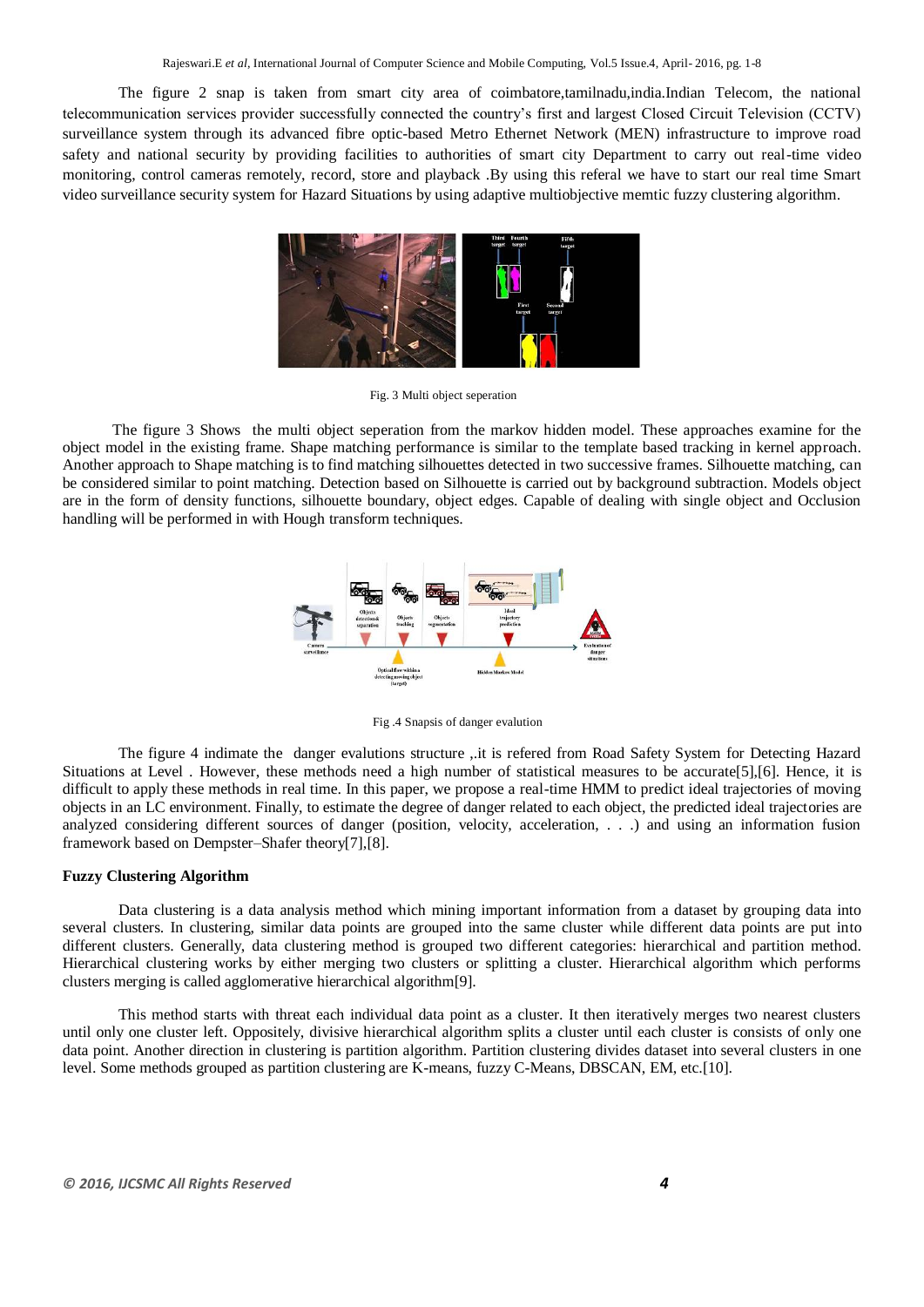Thus, a memetic algorithm is needed, which can be seen as a hybrid of the population-based evolutionary algorithms with one or more local search methods. As can be seen in the global search can perform a rough search and locate the promising regions, whereas the local search can conduct an accurate search in the promising regions.



Fig. 5 Influence of the local search capability for single- and multiple objective optimization.

 The figure 5 shows the adaptive memetic fuzzy clustering principle for same image extractions which is based on group searching and local searching it is taken from the refernce video input. The remote sensing image clustering was transformed into a multiobjective optimization problem. At the same time, in an investigated the effectiveness of the memetic algorithm in a single-objective clustering method for remote sensing imagery. Our motivation was to demonstrate the effectiveness of the memetic algorithm in a multiobjective clustering method for remote sensing imagery. This type of method has not yet been investigated in the remote sensing community, to the best of our knowledge[4].

## **IV. PROPOSAL DESIGN OF REAL TIME SMART VIDEO SURVEILLANCE SECURITY SYSTEM FOR HAZARD SITUATIONS**



Fig. 6 Proposal structure of real time smart video surveillance security system for hazard situations

The design of our proposal principly foccused on growing country railway-road safety and secure transportations system. In this we propose a method to improve safety at Level crossings. Here we use kalman filter to predict the persons in the level crossings. By using Gaussian mixture model the person is predicted in the entire process. In the proposed method foreground subtraction is used to identify the persons moving in the level crossings. And the moving persons are tracked in the process .further more we initiate the adaptive memtic fuzzy clustering for same visual detections from hazzard situations ,here we take cloud,all low visiblity obects are hazzard situations.The live video is taken from high quality CCTV camera which is compared from existing vedio files.the motion server is used to detect the pedestrians, vehicle drivers, and unattended objects.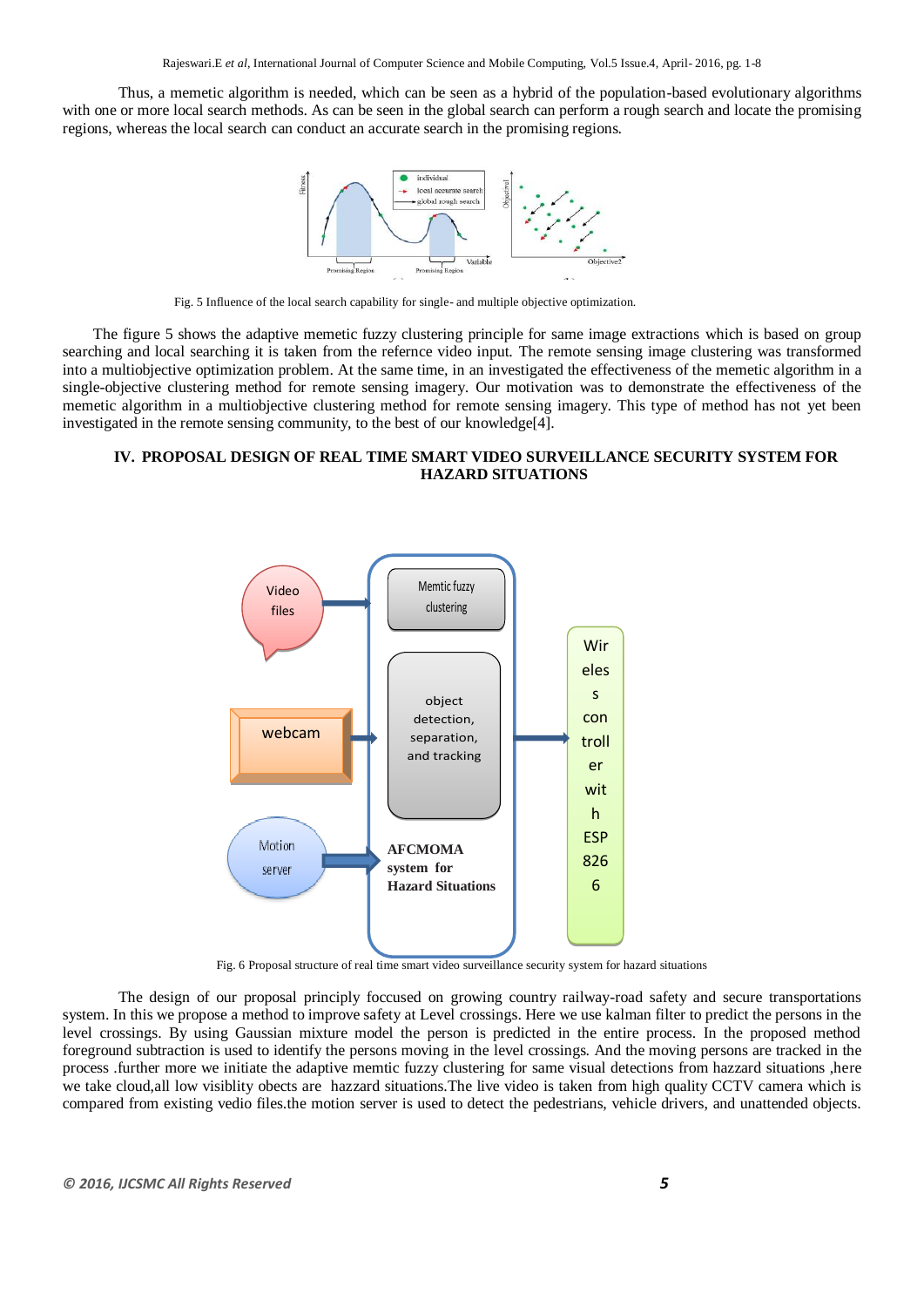The video surveillance system is connected to a communication system (the Wireless Access for Vehicular Environment), which takes the information on the dynamic status of the LC (safe or presence of a dangerous situation) and sends it to users approaching the LC. Four hazard scenarios are tested and evaluated with different real video image sequences: presence of the obstacle in the LC, presence of the stopped vehicles line, vehicle zigzagging between two closed half barriers, and pedestrian crossing the LC area.In addition, in the multiobjective memetic framework, in order to acquire more individuals with high quality, a new population update strategy is devised, in which the updated population is composed of individuals generated in both the local and global searches of low vissble video frame.Multiobjective clustering algorithms implement the task of clustering through a multiobjective optimization technique,the goal of which is to generate a set of cluster centers by simultaneously minimizing or maximizing multiple objective functions.finally the result is given to the wifi module which is developed by using ESP8266.

### **V. EXPERIMENTAL RESULT**

The Accidents at railway LCs have continuously become a serious road safety problem particularly when it involves fatalities. Research has shown that the major cause of crashes at railway LCs is that the drivers fail to take sufficient care to avoid crash.by keeping this scenario we foccused on surveiallence system.the below sections explained the our experimental results. The below procedure explained the edge detections of unvisual video.

#### *for i = 1:length(fg)*

*temp0{i} = edge(fg{i}, 'hidden markovian', 0.99) + fg{i};*

#### *temp2 = temp0{i};*

*temp2 = cat(3,temp2,temp2,temp2);*

#### *EDGE = addframe(EDGE, uint8(temp2) \*255);*

*end;*



Fig. 7(a) frame generation from video file Fig. 7(b) Object tracking



The experimental functions is started from video file which is lively recorded in CCTV cam coder.the next setup is focussing the frame generation from the video file for analysing levell crossing. The above 7(b)figure is mentioning tracking the pedestrians.

We are interested in visual object tracking comes from the fact that it has a wide range of real-world applications, including visual surveillance, traffic flow monitoring, video compression, and human-computer interaction.so we like to implement the adabtive memetic fuzzy clustering algorithm.the result is below.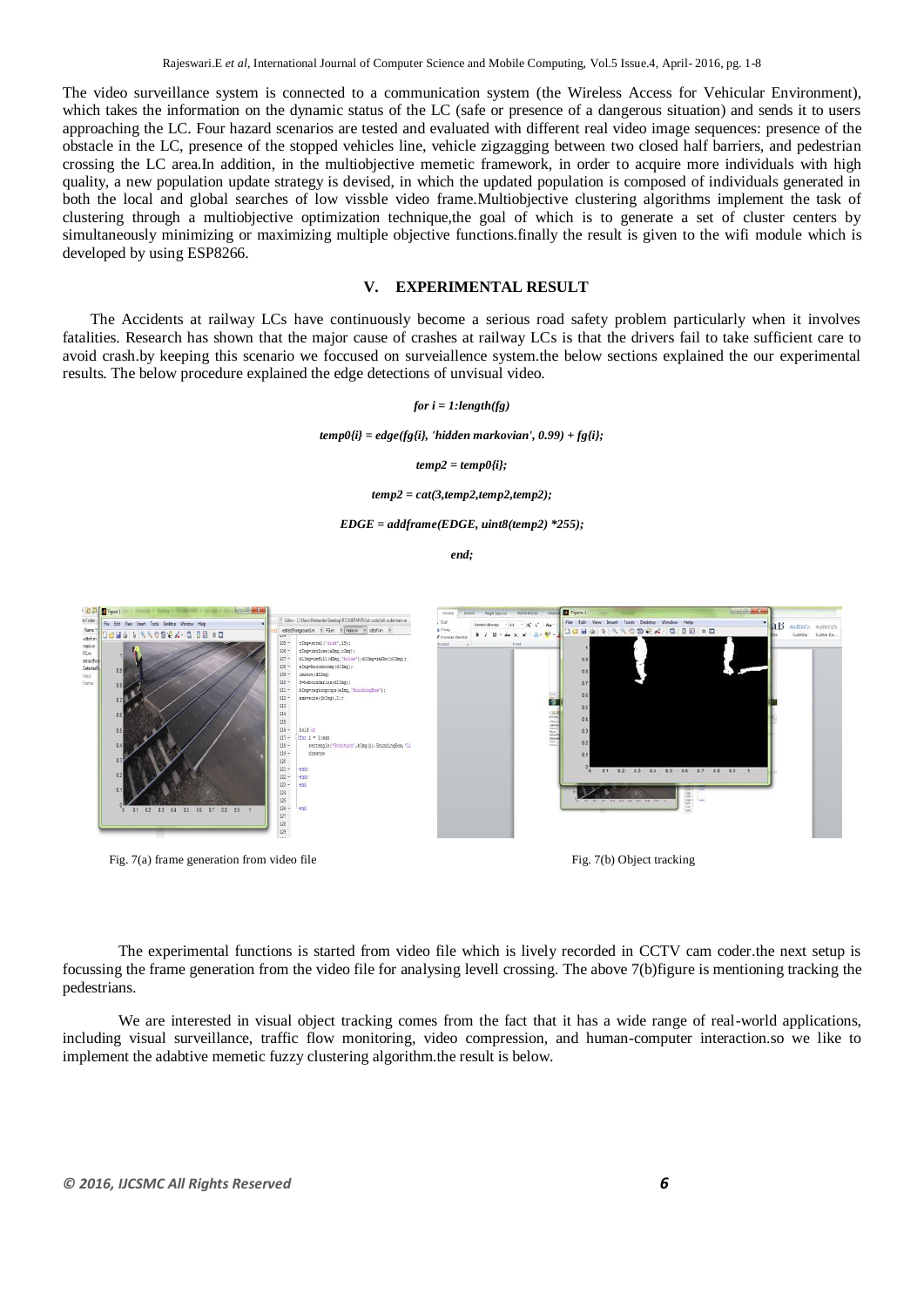

Fig. 8(b) memetic fuzzy clustering principle for hazard situations from cluster image Fig. 8(b) memetic fuzzy clustering principle for hazard situations

In these figures three pedestrians (P1, P2, and P3) are walking around the LC area as the barriers are closed. The primary cour of the object is detected by using global searching algorithm with hidden markovian model.finally the different current communication means have been tested . The best suitable technique of communication is WirelessAccess for Vehicular Environment (WAVE),for this purpose esp8266 is used and checked.due to Improving the safety of people and road–rail facilities is an essential key element to ensuring good operation of the road and railway transport . the operator at the traffic center calls all the approaching trains to tell them to stop immediately without any additional information on what is going on. In the meantime, at the LC level, the situation is becoming worse, because of the wounded users and/or the blocked traffic. This is a "blind" way of managing LC incidents.so we foccussed the method starts by detecting and tracking objects seen in the monitored zone by a video camera. The second stage of the method consists in predicting for each tracked object the ideal trajectory allowing to avoid potential dangerous situations. The ideal trajectory prediction is based on an HMM. The third stage is concerned with the analysis of the predicted trajectory to evaluate the danger related to each tracked object.

### **VI. CONCLUSION**

In this proposal we focussed and designed an efficient smart video surveillance security system for Hazard Situations at level crossing in transportation route..We majorly consider this design for growing country railway-road safety system such as india,pakistan.The experimental design is based on fall of a pedestrian and unattended objects in level crossing .We used an adaptive multiobjective memetic fuzzy clustering algorithm with hidden markovian models were used for the hazzard situation at level crossing.Finally the proposal design is checked by the matlab 13v and vissual studios.For our future enhancement the designed result will be check with wifi communications system.The proposal structure figure 6 is mentioning of our future enhancement work.We hope our experimental result will be work on real time road safety system in growing countries.

#### REFERENCES

[1] Houssam Salmane "A Video-Analysis-Based Railway–Road Safety System for Detecting Hazard Situations at Level Crossings‖ Houssam Salmane IEEE TRANSACTIONS ON INTELLIGENT TRANSPORTATION SYSTEMS 2015.

[2] E. Griffioen, "Improving level crossings using findings from human behaviour studies," in Proc. 8th Int. Level Crossing Symp., Sheffield, U.K.,2004.

[3] [Online].Available:http://www.uic.org/cdrom/2008/11\_wcrr2008/pdf/G.2.4.5.4.pdf

[4] L. Khoudour, M. Ghazel, F. Boukour, M. Heddebaut, and M. El-Koursi, "Towards safer level crossings: Existing recommendations, new applicable technologies and a proposed simulation model," Eur. Transp. Res.Rev., vol. 1, no. 1, pp. 35– 45, Mar. 2009.

[5] J. J. Garcia et al., "Efficient multisensory barrier for obstacle detection onrailways," IEEE Trans. Intell. Transp. Syst., vol. 11, no. 3, pp. 702–713,Sep. 2010.

[6] E. Schnieder, R. Slovak, E. M. El Koursi, L. Tordai, and M. Woods, "A European contribution to level crossing safety," in Proc. FOVUS,Stuttgart, Germany, Sep. 2008, pp. 222–228.

[7] Government's IT Strategy Headquaters: New IT Reform Strategy, The Realization of Society, in Which Everyone Can Benefit From IT, Anytime and Anywhere, Jan. 19 2006, 19.